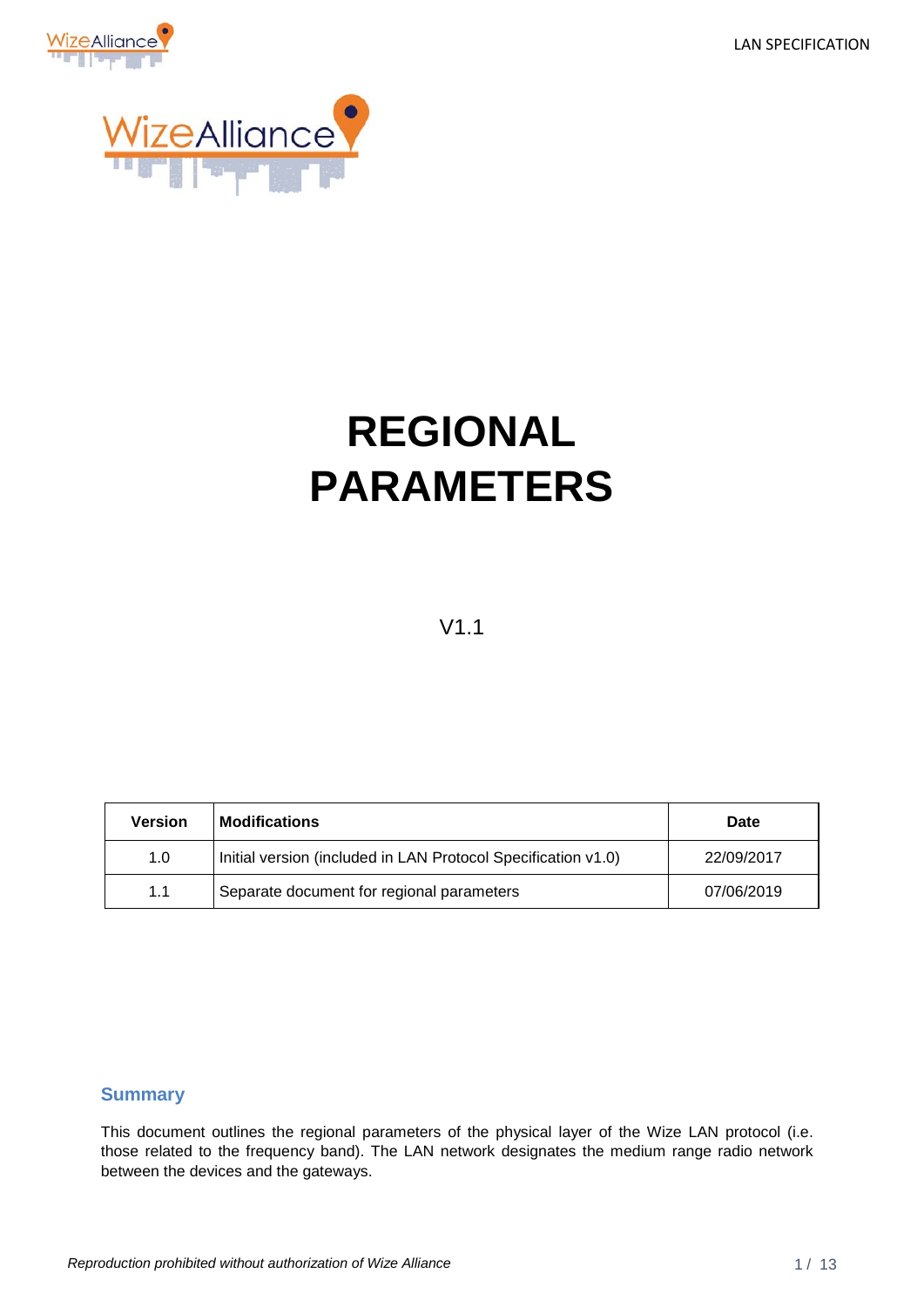

<span id="page-1-0"></span>

| 1            |  |
|--------------|--|
| $\mathbf{2}$ |  |
|              |  |
|              |  |
| 3            |  |
| 4            |  |
| 4.1          |  |
| 4.2          |  |
| 4.3          |  |
| 4.3.1        |  |
| 4.3.2        |  |
| 4.3.3        |  |
| 4.3.4        |  |
| 4.4          |  |
| 4.5          |  |
| 4.5.1        |  |
| 4.5.2        |  |
| 4.6          |  |
| 4.6.1        |  |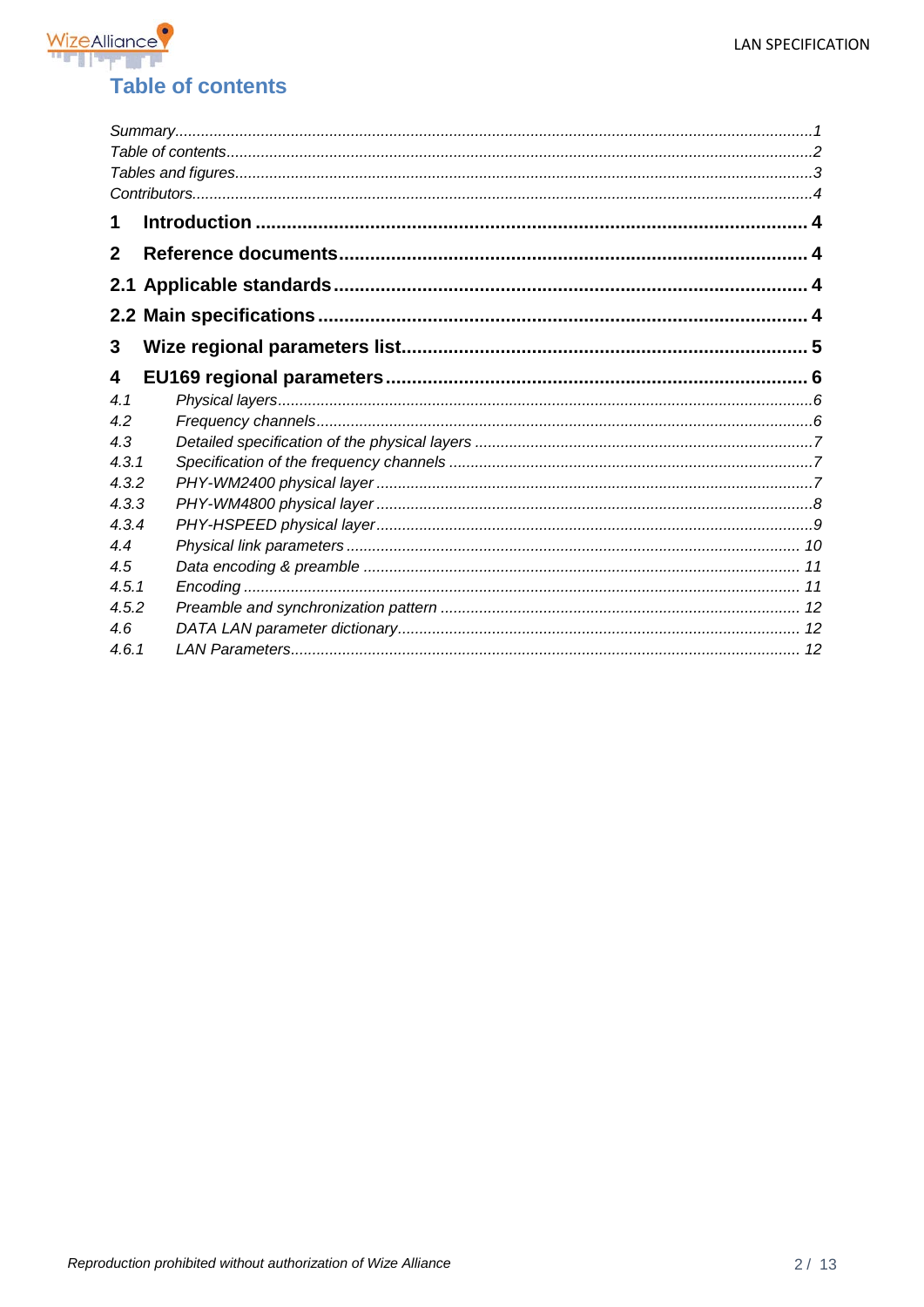

<span id="page-2-0"></span>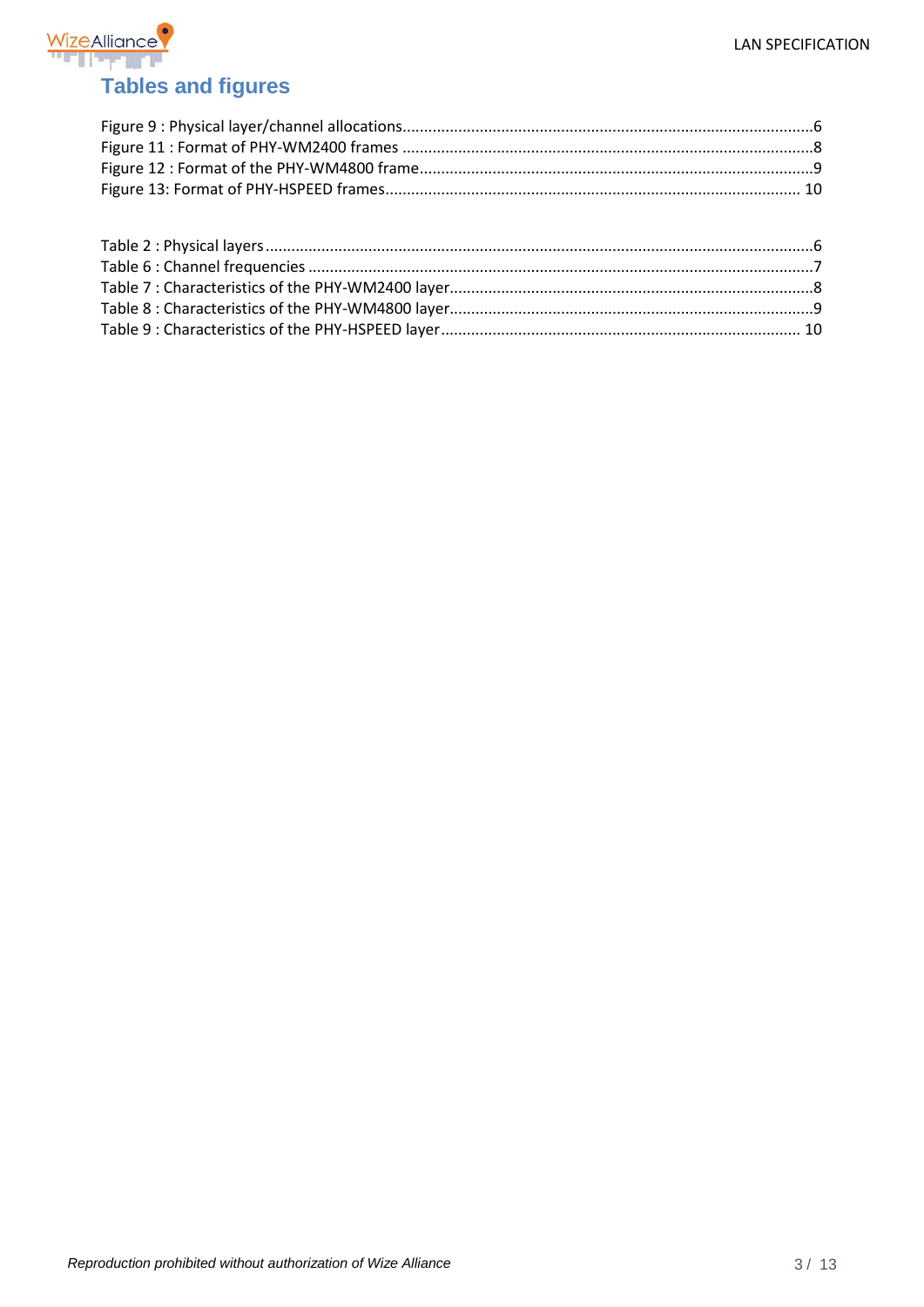LAN SPECIFICATION



<span id="page-3-0"></span>See document [R1]

# <span id="page-3-1"></span>**1 Introduction**

This document describes the Wize LAN Regional Parameters. For each region and frequency scheme in which Wize is used, this document provides characteristics description and specification of the physical layers, including frequency channels, physical link parameters, data encoding & preambles and specific parameters.

#### <span id="page-3-2"></span>*.* **2 Reference documents**

# <span id="page-3-3"></span>**2.1 Applicable standards**

See document [R1]

# <span id="page-3-4"></span>**2.2 Main specifications**

| <b>Reference</b> | <b>Document</b>                                                    | Version |  |
|------------------|--------------------------------------------------------------------|---------|--|
| R[1]             | Wize Alliance: LAN protocol Specification                          | V1.1    |  |
| R[2]             | Common application Layers and Specific<br>Application Layers index | V1.1    |  |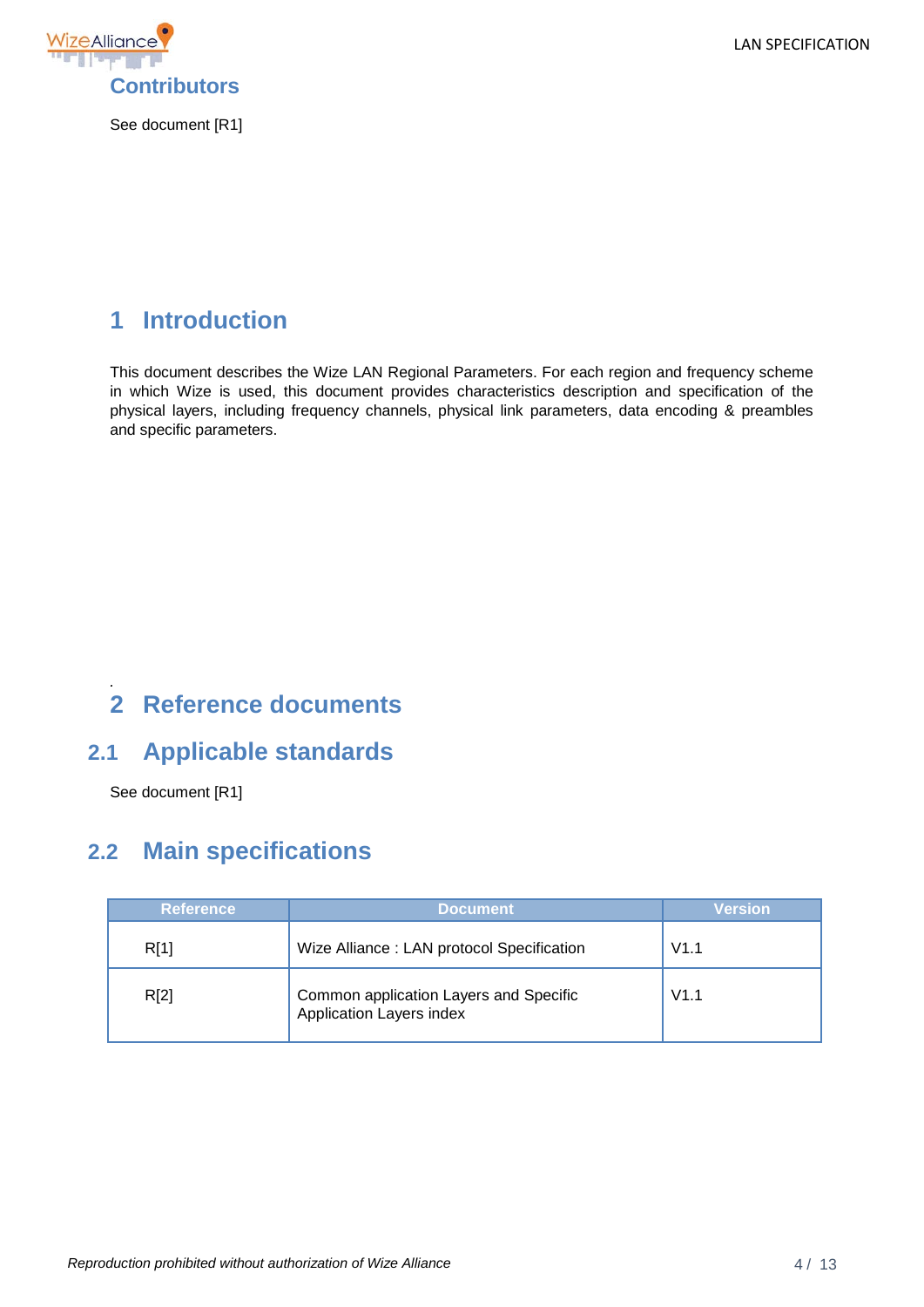

# <span id="page-4-0"></span>**3 Wize regional parameters list**

The following regional parameters have been defined for use of Wize, provided with their common reference name:

| <b>Common</b><br>reference<br>name |        | Region(s) of use Frequency bands and key characteristics                        |
|------------------------------------|--------|---------------------------------------------------------------------------------|
| EU169                              | Europe | 169MHz ISM band with modulations as defined by EN13757-4<br>mode N <sub>2</sub> |

(others bands are under investigation and would be added on request, please contact the Wize alliance)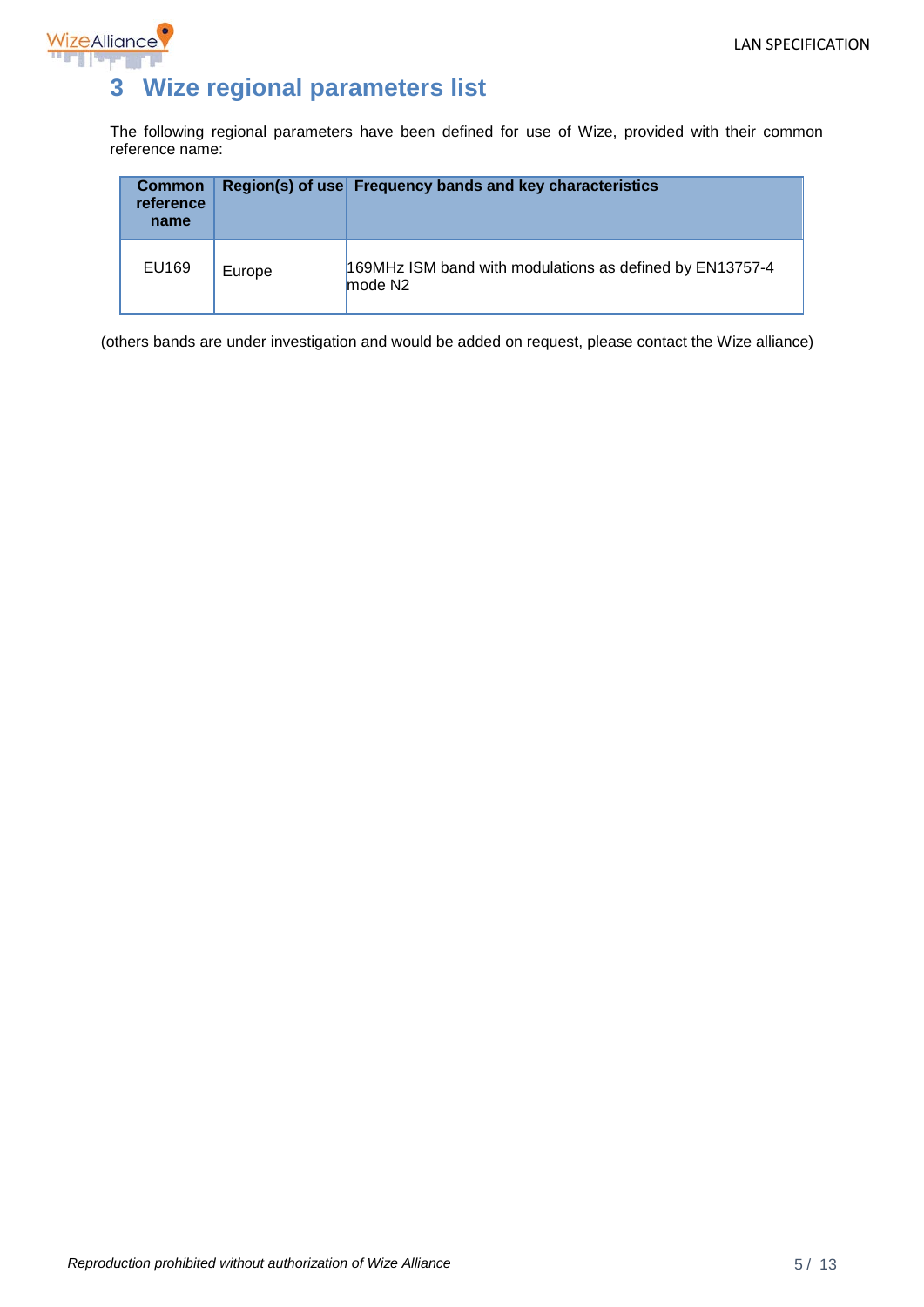

# <span id="page-5-0"></span>**4 EU169 regional parameters**

These regional parameters are used by Wize for the LAN interface in Europe is the 169 MHz band. It is a license-free ISM band at the European level, usable with duty cycles up to 10% for tracking and remote device reading applications as per recommendation REC/ERC/70-03 (annex 2)..

### **4.1 Physical layers**

<span id="page-5-1"></span>While using EU169 regional parameters, three different physical layers are supported on the LAN interface:

| <b>Physical layer</b> | <b>Description</b>                                                                                                                  | <b>Specification</b> |
|-----------------------|-------------------------------------------------------------------------------------------------------------------------------------|----------------------|
| <b>PHY-WM2400</b>     | Physical layer using mode EN13757-4 N2a-f at<br>2400bps                                                                             | see 4.3.2            |
| <b>PHY-WM4800</b>     | Physical layer using mode EN13757-4 N2a-f at<br>4800bps                                                                             | see 4.3.3            |
| <b>PHY-HSPEED</b>     | High speed specific physical layer for very densely<br>populated zones, using a 12.5KHz channel similar to<br>modes EN13757-3 N2a-f | see 4.3.4            |

*Table 1 : Physical layers*

# <span id="page-5-4"></span><span id="page-5-2"></span>**4.2 Frequency channels**

As per standard EN13757-4 (mode N2), this frequency band is divided into 6 channels, each 12.5 KHz wide.

**DISPENSATION** with respect to standard EN13757-4: standard EN13757-4 stipulates the use of physical layer PHY-WM2400 on some of the six channels of the 169MHz band, and the use of the physical layer PHY-WM4800 on the rest. To optimise engineering and network capacity, the Wize LAN protocol allows the free use of one or more of the various physical layers in each frequency channel. (\*)

**DISPENSATION** with respect to standard EN13757-4: for two-way exchanges (N2 mode, COMMAND/RESPONSE flows), the modulation used in the downlink direction by Wize protocol may be different from that used in the uplink direction (\*)

(\*) Nota : It should be highlighted that, due to joint work of the Wize Alliance members and CEN standard working groups, the majority of these deviations and additions are now indeed part of EN13757-4:2018 standard version. The next version (V2.0) of Wize Standard specification will be aligned with this new version after a detailed analysis of any compatibility risks. For consistency and system compatibility, this V1.1 version stay aligned with EN13757-4:2013 as was V1.0.

<span id="page-5-3"></span>

| <b>Mode</b>                                                                                            | <b>Channel</b>                                                       | <b>Central</b><br>frequency<br>(MHz)                                             | <b>Channel</b><br>spacing<br>(KHz) | Flow (kbps)<br>and<br>modulation                                 | <b>Central</b><br>frequency<br>tolerance | <b>Max Tx</b><br><b>Power</b> | Duty cycle |
|--------------------------------------------------------------------------------------------------------|----------------------------------------------------------------------|----------------------------------------------------------------------------------|------------------------------------|------------------------------------------------------------------|------------------------------------------|-------------------------------|------------|
| N1a,N2a<br><b>N1b, N2b</b><br><b>N1c, N2c</b><br><b>N1d, N2b</b><br><b>N1e, N2e</b><br><b>N1f. N2f</b> | 1a<br>1 <sub>b</sub><br>2a<br>2 <sub>b</sub><br>3a<br>3 <sub>b</sub> | 169.406250<br>169.418750<br>169.431250<br>169.443750<br>169.456250<br>169.468750 | 12.5                               | WM-2400<br><b>Or</b><br>WM-4800<br><b>Or</b><br><b>WM-HSPEED</b> | 1.5                                      | $500 \text{ mW}$              | 10%        |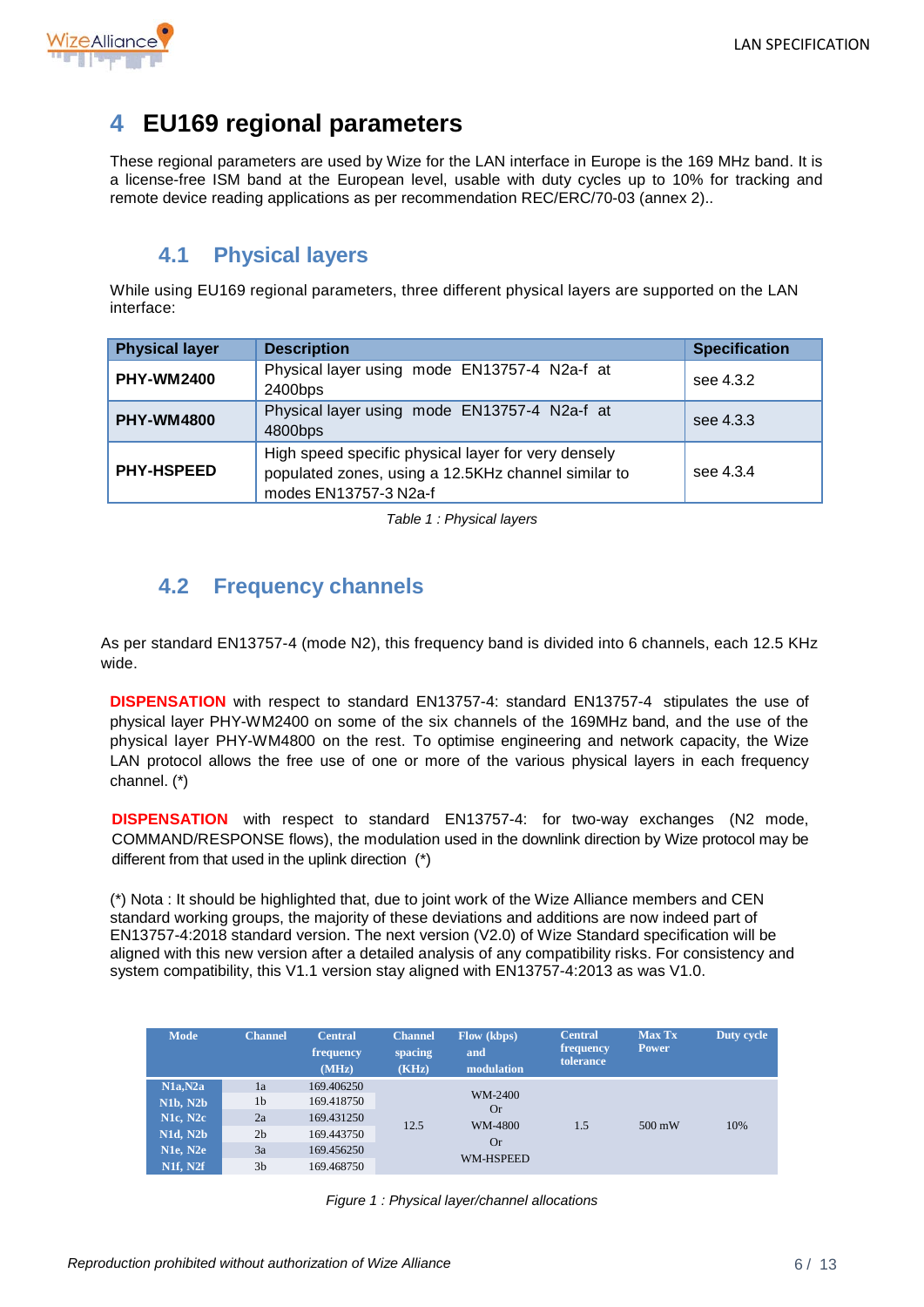

The equipment hardware (device and LAN modem) must at least be compatible with the use of:

- the three physical modulations PHY WM2400, PHY WM4800 and PHY HSPEED in the uplink direction;
- the two physical modulations PHY\_WM2400 and PHY\_WM4800 in the downlink direction

This applies to each of the 6 channels.

Note: as per regulations, this frequency band must be used according to a cyclical transmission ratio of 10% (duty cycle): all equipment transmitting on this band can transmit at most 6 minutes every hour. In reality, this only affects the download of software by the gateways, as this limit must be taken into account by the Head-End system for scheduling purposes.

# <span id="page-6-0"></span>**4.3 Detailed specification of the physical layers**

#### <span id="page-6-1"></span>**4.3.1 Specification of the frequency channels**

Communications via the LAN interface take place on six separate frequency channels. Each physical layer can use each of these channels for a specific communication.

The frequency band used is the harmonised band 169.4 MHz to 169.475 MHz. Each of the 6  $N_i$ channels ( $1 \le i \le 6$ ) has a width of 12.5KHz and a central frequency equal to:

#### **Fi = 169.39375 + i\*0.0125 MHz**

Each of the six channels is identified by the following frequency channel number:

| <b>Frequency channel number</b> | <b>Central frequency</b> |
|---------------------------------|--------------------------|
| 100                             | 169.406250 MHz           |
| 110                             | 169.418750 MHz           |
| 120                             | 169.431250 MHz           |
| 130                             | 169.443750 MHz           |
| 140                             | 169.456250 MHz           |
| 150                             | 169.468750 MHz           |

*Table 2 : Channel frequencies*

<span id="page-6-3"></span>*Note: The other frequency channel number values are reserved for future extensions.*

Central frequency accuracy must be guaranteed by design for the gateway + device assembly according to the specified tolerance of +/-1.5KHz required for the WM-4800 mode, which is the most restrictive (see [4.2\)](#page-5-2), i.e. +/-8.8ppm.

To reduce the cost of the devices, the readjustment of the central frequency via a downlink command is possible in order to compensate oscillator long-term drifts (quartz ageing) and to allievate long-term stability requirements for central frequency.

#### <span id="page-6-2"></span>**4.3.2 PHY-WM2400 physical layer**

The PHY-WM2400 physical layer is strictly identical to the physical layer specified in standard EN13757-4 (EN13757-4) for modes N2c and N2d, with the two specific adaptations below:

• In mode PHY-WM2400, the frequency channel can be freely chosen, according to LAN layer configuration, out of all the available frequency channels (see [4.3.1\)](#page-6-1), and is not limited to the two channels N2c and N2d (see [4.2\)](#page-5-2)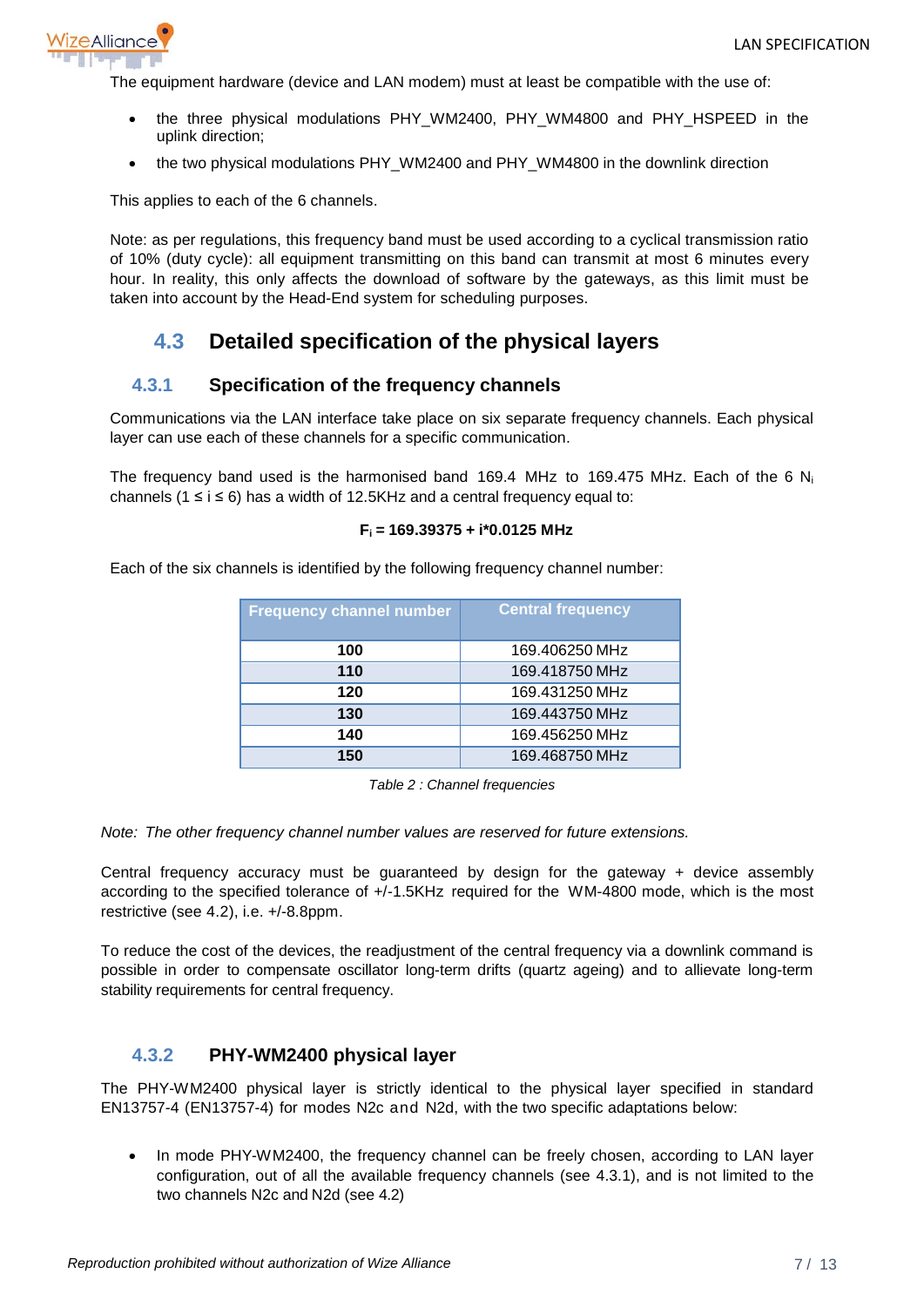

**DISPENSATION** with respect to standard EN13757-4: the frequency deviation tolerance is +/-0.2% (static) instead of the +/-10% specified in EN13757-4, and the GFSK modulation must be of the continuous phase type, so as to optimise the receiver's achievable performances (modulation index exactly 2.0). (\*)

(\*) Nota : It should be highlighted that, due to joint work of the Wize Alliance members and CEN standard working groups, the majority of these deviations and additions are now indeed part of EN13757-4:2018 standard version. The next version (V2.0) of Wize Standard specification will be aligned with this new version after a detailed analysis of any compatibility risks. For consistency and system compatibility, this V1.1 version stay aligned with EN13757-4:2013 as was V1.0.

The main characteristics of this modulation are thus as follows:

| <b>Parameter</b>              | <b>Min</b>        | <b>Nominal</b> | <b>Max</b>   | <b>Comments</b>            |
|-------------------------------|-------------------|----------------|--------------|----------------------------|
| <b>Channel width</b>          |                   | 12.5KHz        |              |                            |
| <b>Central frequency</b>      | Cf. paragraph 4.1 |                |              | Channels 100 to 150        |
| <b>Central freq tolerance</b> | $-2KHz$           |                | $+2KHz$      |                            |
| <b>Modulation</b>             |                   | <b>GFSK</b>    |              | Continuous phase           |
| <b>Deviation</b>              | $-0.2\%$ (*)      | $+/-2.4KHz$    | $+0.2\%$ (*) | $-2.4KHz = 0, +2.4KHz = 1$ |
| <b>Modulation index</b>       |                   | 2.0            |              |                            |
| <b>Filtering index</b>        |                   | $0.5B$ T       |              |                            |
| <b>Bit rate</b>               | $-100$ ppm        | 2400bps        | $+100$ ppm   |                            |
| <b>Binary encoding</b>        |                   | <b>NRZ</b>     |              | <b>MSBs first</b>          |

*Table 3 : Characteristics of the PHY-WM2400 layer*

<span id="page-7-2"></span>*(\* ) The tolerances indicated are tolerances on static deviations, i.e. for set binary levels, and thus do not affect hardware cost as all current integrated transceivers have numerical modulators. On transitions between two logical states, a difference of 10% maximum with the theoretical GFSK deviation is tolerated.* 

As per standard EN13757-4, the physical frame in mode PHY-WM2400 thus consists of a preamble of 16 bits and a synchronisation sequence of 16 bits, followed by an L2 level frame of variable length. The frame format chosen for the LAN protocol is the format B of standard EN13757-4 (only one CRC per frame). The frame header format is thus as follows:



*Figure 2 : Format of PHY-WM2400 frames*

#### <span id="page-7-1"></span>**4.3.3 PHY-WM4800 physical layer**

<span id="page-7-0"></span>The PHY-WM4800 physical layer is strictly identical to the physical layer specified in standard EN13757-4 for modes N2a, N2b, N2e and N2f, with the two specific adaptations below:

- The frequency channel can be freely chosen, according to LAN layer configuration, out of all the available frequency channels (see [4.3.1\)](#page-6-1), and is not limited to the two channels N2c and N2d (see [4.2\)](#page-5-2)
- **DISPENSATION** with respect to standard EN13757-4: the frequency deviation tolerance is +/-0.2% (static) instead of the +/-10% as specified in EN13757-4, and the GFSK modulation must be of the continuous phase type, so as to optimise the receiver's achievable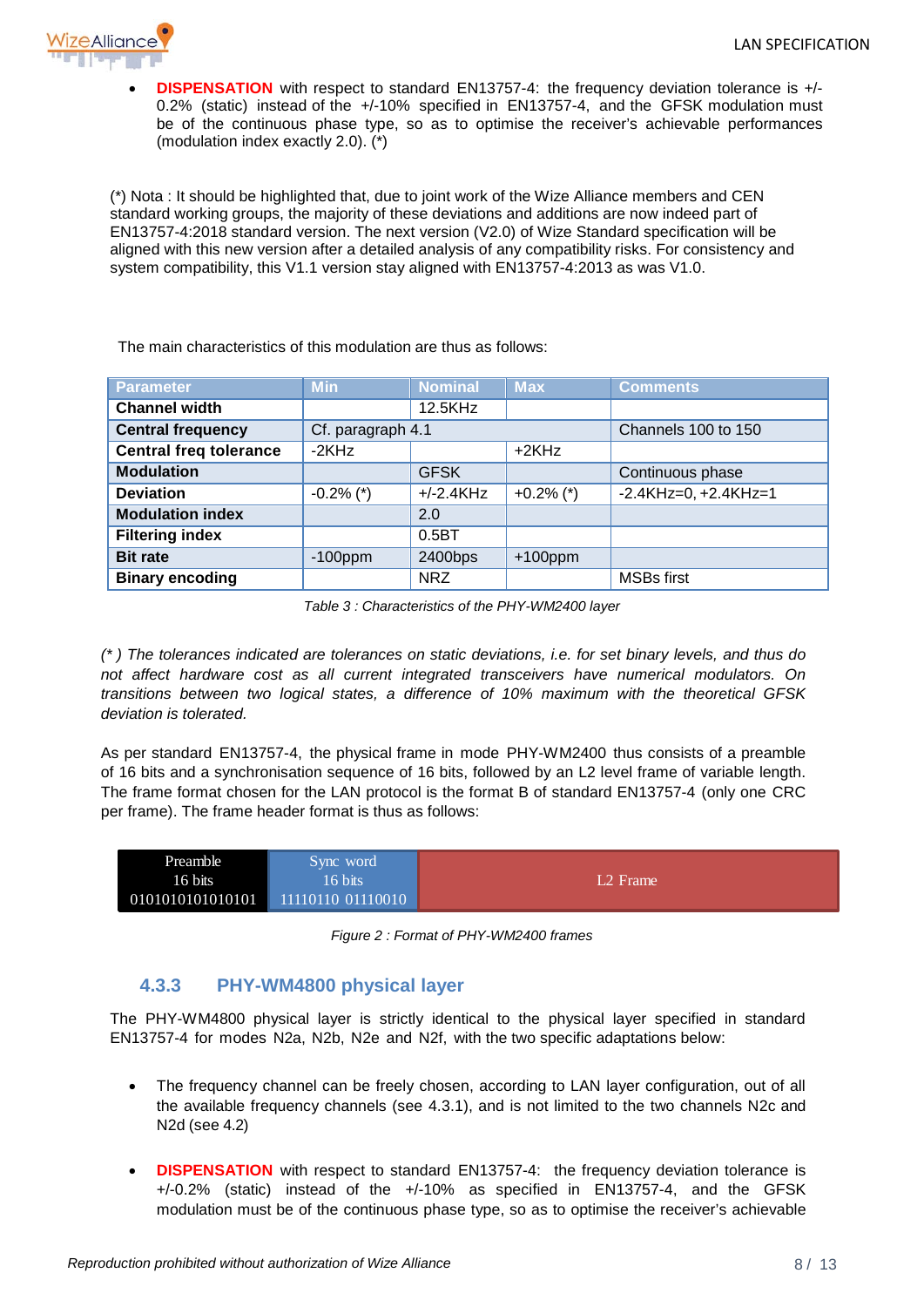

#### performances (modulation index exactly 1.0). (\*)

(\*) Nota : It should be highlighted that, due to joint work of the Wize Alliance members and CEN standard working groups, the majority of these deviations and additions are now indeed part of EN13757-4:2018 standard version. The next version (V2.0) of Wize Standard specification will be aligned with this new version after a detailed analysis of any compatibility risks. For consistency and system compatibility, this V1.1 version stay aligned with EN13757-4:2013 as was V1.0.

The main characteristics of this modulation are thus as follows:

| <b>Parameter</b>              | <b>Min</b>        | <b>Nominal</b> | <b>Max</b>   | <b>Comments</b>            |
|-------------------------------|-------------------|----------------|--------------|----------------------------|
| <b>Channel width</b>          |                   | 12.5KHz        |              |                            |
| <b>Central frequency</b>      | Cf. paragraph 4.1 |                |              | Channels 100 to 150        |
| <b>Central freq tolerance</b> | $-1.5KHz$         |                | $+1.5KHz$    |                            |
| <b>Modulation</b>             |                   | <b>GFSK</b>    |              | Continuous phase           |
| <b>Deviation</b>              | $-0.2\%$ (*)      | $+/-2.4$ KHz   | $+0.2\%$ (*) | $-2.4KHz = 0, +2.4KHz = 1$ |
| <b>Modulation index</b>       |                   | 1.0            |              |                            |
| <b>Filtering index</b>        |                   | $0.5B$ T       |              |                            |
| <b>Bit rate</b>               | $-100$ ppm        | 4800bps        | $+100$ ppm   |                            |
| <b>Binary encoding</b>        |                   | <b>NRZ</b>     |              | <b>MSBs first</b>          |

*Table 4 : Characteristics of the PHY-WM4800 layer*

<span id="page-8-2"></span>*(\* ) The tolerances indicated are tolerances on static deviations, i.e. for set binary levels, and thus do not affect hardware cost as all current integrated transceivers have numerical modulators. On transitions between two logical states, a difference of 10% maximum with the theoretical GFSK deviation is tolerated.*

The format of the physical frame in PHY-WM4800 mode is strictly identical to that used for mode PHY\_WM2400:



*Figure 3 : Format of the PHY-WM4800 frame*

#### <span id="page-8-1"></span>**4.3.4 PHY-HSPEED physical layer**

<span id="page-8-0"></span>The PHY-HSPEED physical layer is a variant used to increase channel capacity using a specific bitrate and a 4GFSK modulation specified in standard EN13757-4. (\*)

(\*) Nota : It should be highlighted that, due to joint work of the Wize Alliance members and CEN standard working groups, this addition is now indeed part of EN13757-4:2018 standard version. The next version (V2.0) of Wize Standard specification will be aligned with this new version after a detailed analysis of any compatibility risks. For consistency and system compatibility, this V1.1 version stay aligned with EN13757-4:2013 as was V1.0.

The main characteristics for this physical mode are as follows:

| <b>NParameter</b>        | 7VI i n           | ∟Nominal' | Max | <b>Comments</b>     |
|--------------------------|-------------------|-----------|-----|---------------------|
| <b>Channel width</b>     |                   | 12.5KHz   |     |                     |
| <b>Central frequency</b> | Cf. paragraph 4.1 |           |     | Channels 100 to 150 |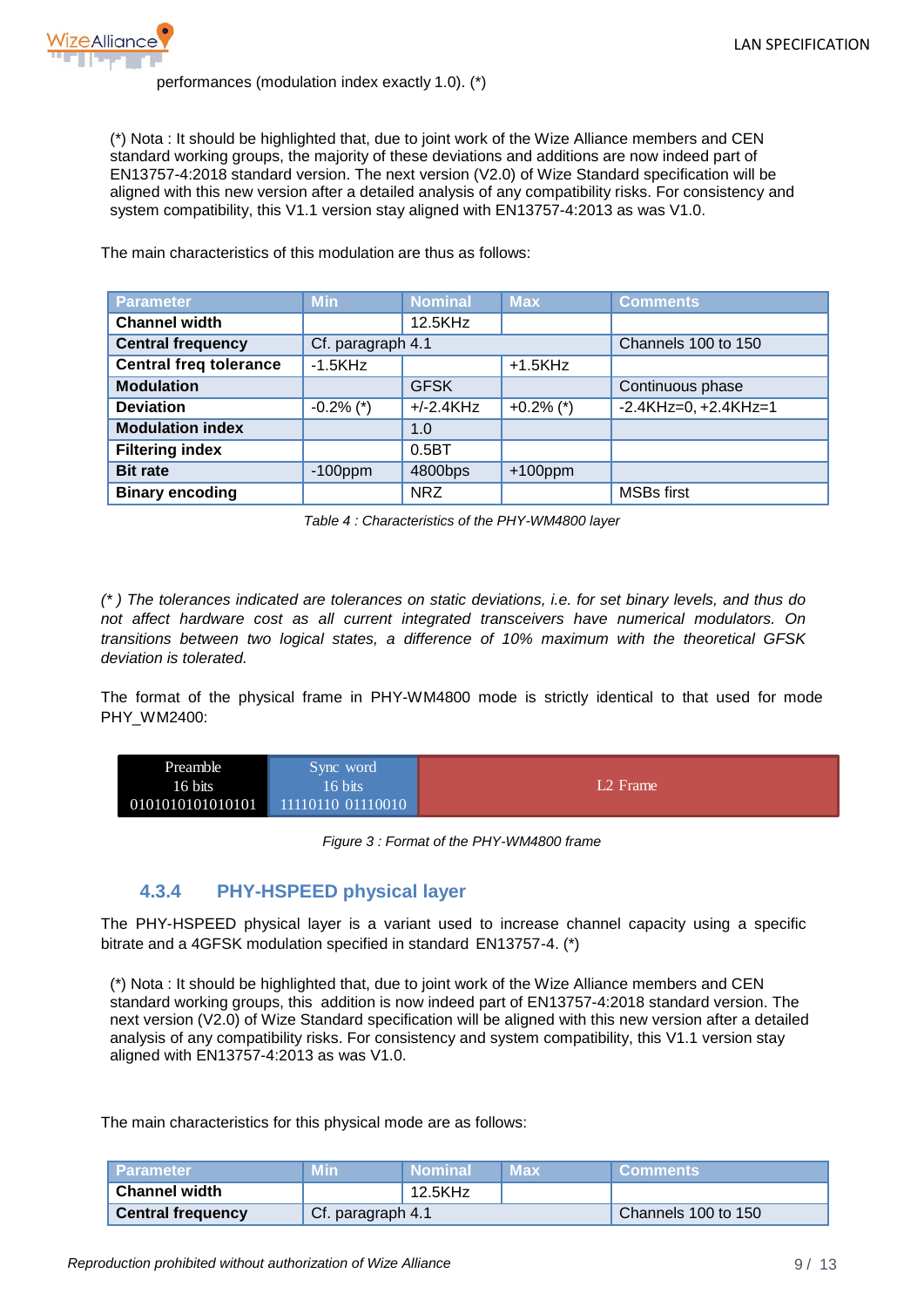

| <b>Central freq tolerance</b> | $-1.5KHz$  |                                                     | $+1.5KHz$  |                                                                                                        |  |
|-------------------------------|------------|-----------------------------------------------------|------------|--------------------------------------------------------------------------------------------------------|--|
| <b>Modulation</b>             |            | 4GFSK                                               |            | Continuous phase                                                                                       |  |
| <b>Deviation</b>              | $-1\%$ (*) | $-3.2KHz$<br>$-1.066KHz$<br>+1.066KHz<br>$+3.2$ KHz | $+1\%$ (*) | $-3.2$ KHz=01 (code A)<br>$-1.066KHz = 00$ (code B)<br>+1.066KHz=10 (code C)<br>$+3.2$ KHz=11 (code D) |  |
| <b>Modulation index</b>       |            |                                                     |            |                                                                                                        |  |
| <b>Filtering index</b>        |            | $0.5B$ T                                            |            |                                                                                                        |  |
| <b>Bit rate</b>               | $-100$ ppm | 6400bps                                             | $+100$ ppm |                                                                                                        |  |
| <b>Binary encoding</b>        |            | <b>NRZ</b>                                          |            | <b>MSBs first</b>                                                                                      |  |

*Table 5 : Characteristics of the PHY-HSPEED layer*

<span id="page-9-2"></span>*(\*) The tolerances indicated are tolerances on static deviations, i.e. for set binary levels. On transitions between two statuses, a difference of 10% maximum with the theoretical GFSK deviation is tolerated*

The physical frame in PHY-HSPEED mode consists of a preamble of 16 symbols and a synchronisation sequence of 16 symbols, followed by an L2 level frame of variable length:

<span id="page-9-1"></span>

| Preamble         | Sync word         |         |
|------------------|-------------------|---------|
| 16 symbols       | 16 symbols        | 2 Frame |
| ADADADADADADADAD | DDDDADDA ADDDAADA |         |

*Figure 4: Format of PHY-HSPEED frames*

### **4.4 Physical link parameters**

<span id="page-9-0"></span>The physical link parameters for EU169 are specified in European norm EN13757-4 section 10.2, which is the reference. For easy reference, here is an extract from this standard (please refer to the official standard for consistency) :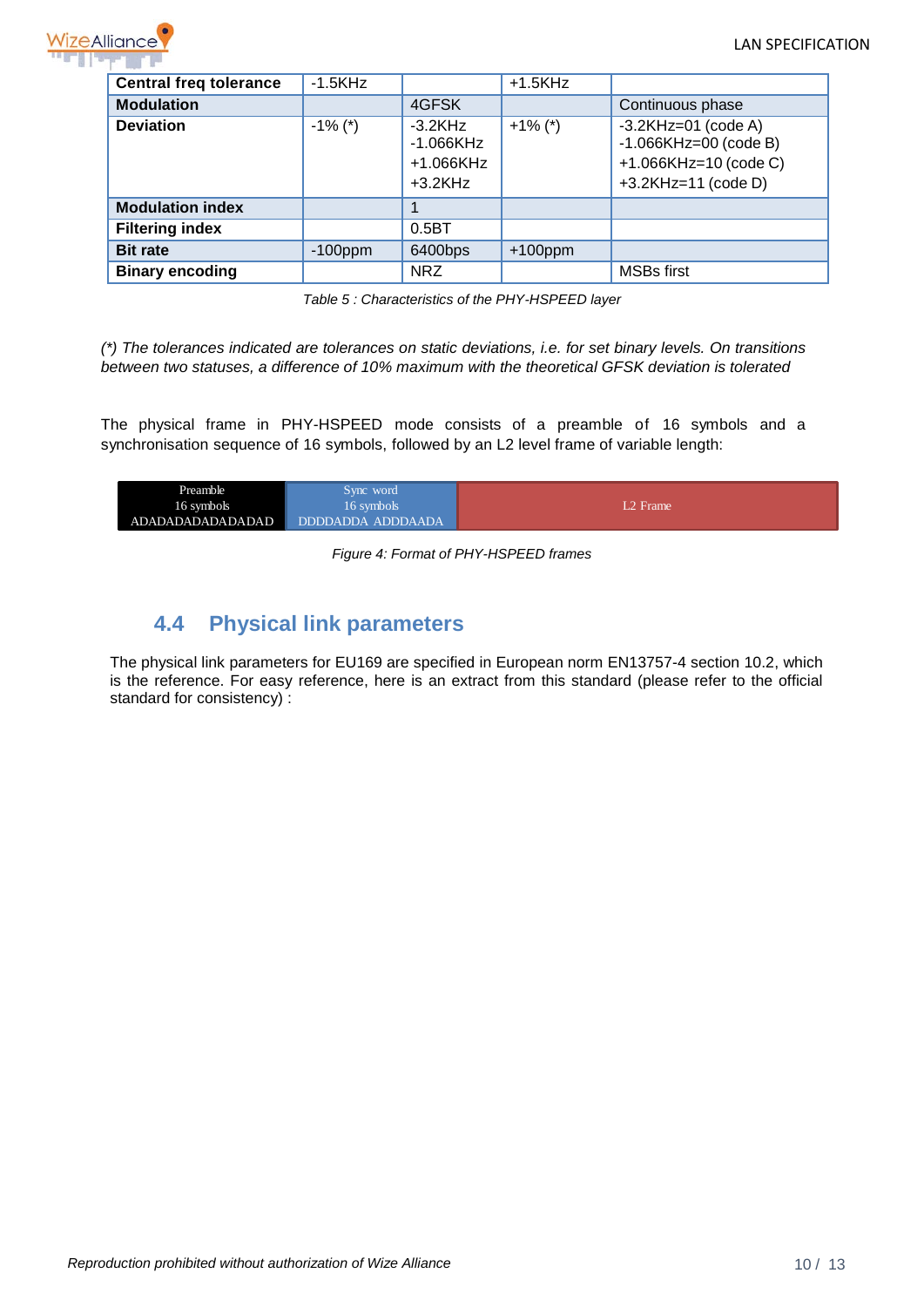

| Characteristic                                 | Data rate                               | <b>Symbol</b><br>mín. |                                 | typ.                                       | max.                          | Unit                  | <b>Note</b>                         |  |
|------------------------------------------------|-----------------------------------------|-----------------------|---------------------------------|--------------------------------------------|-------------------------------|-----------------------|-------------------------------------|--|
| <b>GFSK, deviation</b><br>(mod. index 2,0)     | 2,4 kbps                                |                       | ±1,68                           | ±2,4                                       | ±3,12                         | kHz                   | 70-130% of<br>nominal<br>deviation  |  |
| <b>GFSK, deviation</b><br>$(mod. 1,0)$         | 4,8 kbps                                |                       | ±1,68                           | ±2,4                                       | ±3,12                         | kHz                   | 70-130 % of<br>nominal<br>deviation |  |
| 4GFSK, deviation<br>$(mod. index 1,0)$         | 6,4 kbps                                |                       | ±2,24                           | $-3,2,$<br>$-1,06,$<br>$+1,06,$<br>$+3,2$  | ±4,16                         | kHz                   | 70-130% of<br>nominal<br>deviation  |  |
| GFSK/4GFSK<br>relative<br>bandwidth            | All                                     | <b>BT</b>             |                                 | 0,5                                        |                               |                       |                                     |  |
| Bit/symbol rate<br>tolerance                   | All                                     |                       |                                 |                                            | ±100                          | ppm                   |                                     |  |
| Preamble length                                | All                                     | PL                    | 16                              |                                            | 16                            | bits<br>or<br>symbols |                                     |  |
| Synchronization<br>length                      | All                                     | <b>SL</b>             | 16                              |                                            | 16                            | bits<br>or<br>symbols |                                     |  |
| Postamble<br>(trailer) length                  | All                                     |                       |                                 | 0                                          |                               | bits<br>or<br>symbols |                                     |  |
| Default<br>response delay                      | All                                     | $t_{RO}$              | 4997,5                          | 5000                                       | 5 002,5                       | ms                    |                                     |  |
| Fast<br>response<br>$(O-2-M)$<br>delay         | All                                     | $t_{RO}$              | 99,5                            | 100                                        | 100,5                         | ms                    |                                     |  |
| Slow<br>response<br>delay<br>$(O-2-M)$         | kbps<br>4,8<br>kbps<br>6,4<br>19,2 kbps | $t_{RO\_slow}$        | 1099,5<br>1 099,5<br>1 0 9 9, 5 | $\mathbf{1}$<br>100<br>1<br>100<br>1 1 0 0 | 1 100,5<br>1 100,5<br>1 100,5 | ms                    |                                     |  |
| Slow<br>response<br>delay<br>$(O-2-M)$         | 2,4 kbps                                | t <sub>RO_slow</sub>  | 2099.5                          | 2 1 0 0                                    | 2 100.5                       | ms                    |                                     |  |
| <b>Extended</b><br>response delay<br>$(0-2-M)$ | All                                     | t <sub>RO_slow</sub>  | 4997,5                          | 5 000                                      | 5 002,5                       | ms                    |                                     |  |
| FAC transmission<br>delay                      |                                         | $t_{TxD}$             | $N \times$<br>1 000<br>$-0,5$   | $N \times 1000$                            | $N \times 100$<br>0<br>$+0,5$ | ms                    | $= 5.7$ or<br>N<br>13               |  |
| <b>FAC</b> time out                            | All                                     | $tr_{0}$              | 25                              |                                            | 30                            | S                     |                                     |  |

| Table 10: EN13757 Mode N, Modulation and timing |  |
|-------------------------------------------------|--|
|-------------------------------------------------|--|

# **4.5 Data encoding & preamble**

<span id="page-10-0"></span>The data encoding and preamble specifications for EU169 are specified in European norm EN13757-4 section 10.2, which is the reference. For easy reference, here is an extract from this standard (please refer to the official standard for consistency) :

#### <span id="page-10-1"></span>**4.5.1 Encoding**

Data transmitted using GFSK modulation shall be NRZ encoded, with the low frequency corresponding to a binary "0".

Data transmitted using 4GFSK modulation shall be NRZ encoded, with the lowest frequency corresponding to binary "01" (symbol A), the second frequency corresponding to binary "00" (B), the third frequency corresponding to binary "10" (C) and the highest frequency corresponding to binary "11" (D).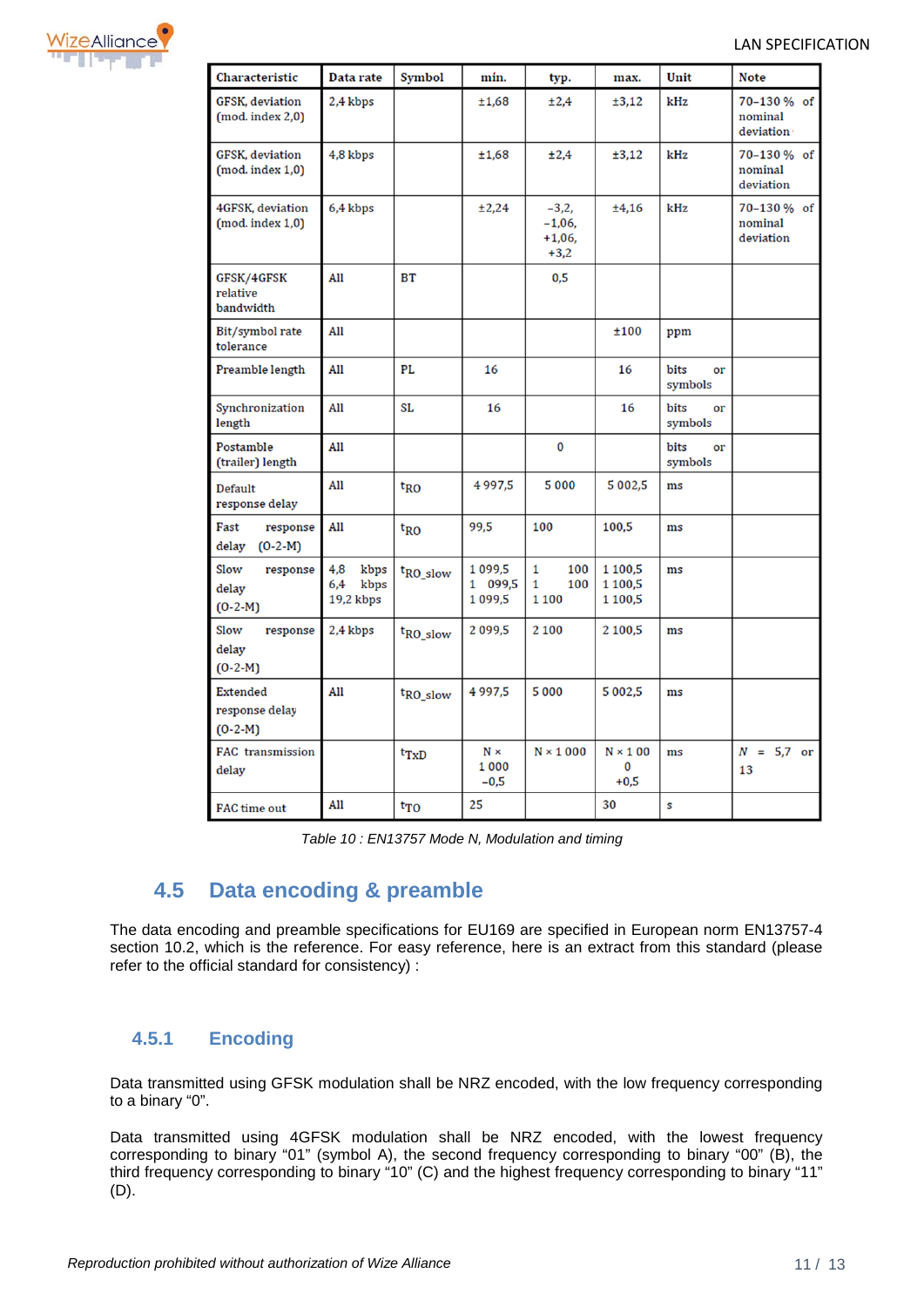

Each data byte shall be transmitted with the most significant bit first.

#### <span id="page-11-0"></span>**4.5.2 Preamble and synchronization pattern**

All transmissions using GFSK shall, where  $n = 8$ , be preceded by either;

- n x (01) 11110110 10001101 (frame format A) or,
- $n \times (01)$  11110110 01110010, (frame format B).

All transmissions using  $4GFSK$  shall, where  $n = 8$ , be preceded by either;

- n x (AD) DDDDADDA DAAADDAD (frame format A) or,
- n x (AD) DDDDADDA ADDDAADA (frame format B).

NOTE: The first pattern is equivalent to, the bit pattern  $x$  (0111) 11111111111111111101 1101010111110111 and the second pattern is equivalent to the bit pattern  $n \times (0111)$ 1111111101111101 0111111101011101.

All chips of each frame, including pre- and postamble, shall form an uninterrupted sequence.

The decoder may optionally detect that the receiver has captured another transmission, by detecting a new preamble and synchronization pattern in conjunction with an abrupt increase in the received signal strength. In that case, the receiver shall stop the analysis of the current frame and start detecting a new frame. This "capture detect" feature increases the communication capacity of the system in presence of many devices.

### <span id="page-11-1"></span>**4.6 DATA LAN parameter dictionary**

#### <span id="page-11-2"></span>**4.6.1 LAN Parameters**

The parameters ID from \$08 to \$10 included are reserved for PHY layer managements and are then dependant of the regional parameter set. For EU169 regional parameters, the respective coding of PHY layer parameters are the following :

| <b>Description</b><br>$\mathsf{Id}$<br><b>Parameter name</b><br><b>Specified in Common Application Layers &amp; Specific Application Layers</b><br>index document ([R2]) |                      |                                                                                                         | <b>Size</b><br>(bytes) Mode |     | L/R | <b>Coding</b><br><b>Specific to EU169 regional parameters</b>    | <b>Default value</b>                                                                                 |
|--------------------------------------------------------------------------------------------------------------------------------------------------------------------------|----------------------|---------------------------------------------------------------------------------------------------------|-----------------------------|-----|-----|------------------------------------------------------------------|------------------------------------------------------------------------------------------------------|
| 08                                                                                                                                                                       | RF UPLINK CHANNEL    | Frequency<br>channel to be<br>used for all<br>uplink<br>message<br>transmissions                        | $\mathbf{1}$                | R/W | L/R | 100,110,120,130,140,150.<br>other: reserved                      | Cf. WIZE Alliance<br>for allocation<br>(channel 120<br>preferred as the<br>downlink channel<br>only) |
| 09                                                                                                                                                                       | RF DOWNLINK CHANNEL  | Frequency<br>channel to be<br>used for all<br>message<br>receptions<br>(except<br>firmware<br>download) | 1                           | R/W | L/R | 100,110,120,130,140,150.<br>Other: reserved                      | 120                                                                                                  |
| 0A                                                                                                                                                                       | <b>RF UPLINK MOD</b> | Modulation to<br>be used for<br>all<br>uplink<br>message<br>transmissions                               | $\mathbf{1}$                | R/W | L/R | 00: WM-2400, 01: WM-<br>4800, 02: WM-HSPEED,<br>Other: reserved  | $\Omega$                                                                                             |
|                                                                                                                                                                          | 0B RF DOWNLINK MOD   | Modulation to<br>be used for<br>all<br>message<br>receptions<br>(except)                                | 1                           | R/W | L/R | 00: WM-2400, 01: WM-<br>4800, 02 : WM-HSPEED,<br>Other: reserved | $\Omega$                                                                                             |